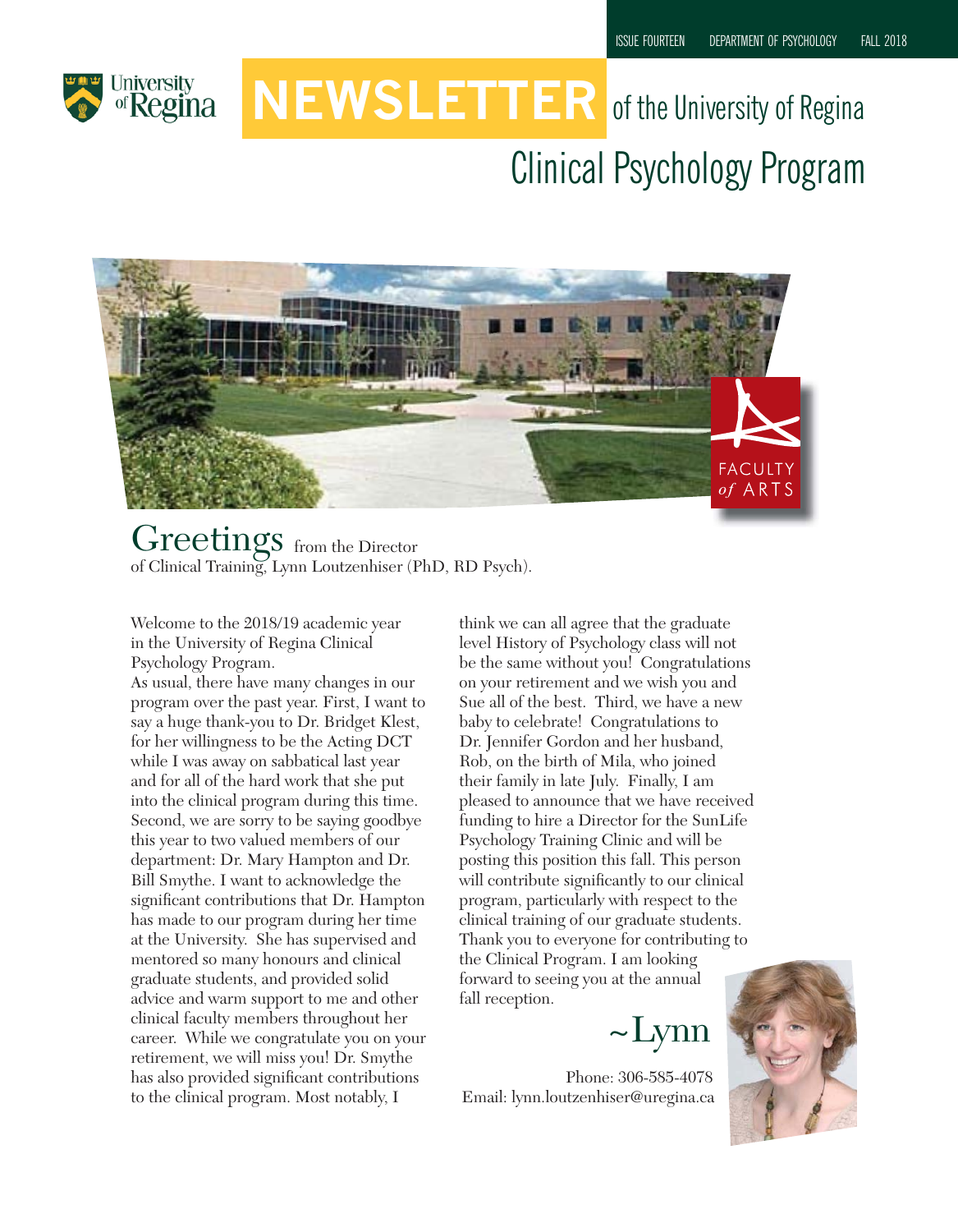#### Clinical Seminar Series (please hold the following dates from 4:00 pm to 5:00 pm in SunLife Financial Psychology clinic, CW 020):

The schedule is as follows:

| <b>Fall 2018</b>         |                                                            |                                                                    |
|--------------------------|------------------------------------------------------------|--------------------------------------------------------------------|
| <b>Date</b>              | <b>Speaker</b>                                             | <b>Topic</b>                                                       |
| Thursday, September 20th | Dr. Meghan Woods                                           | Early Psychosis and Comorbid Disorders                             |
| Thursday, October 25th   | Dr. Angela Snowshoe<br>Ms. Jacq Brasseur<br>Dr. Judy White | Panel on Cultural Diversity with Clients<br>and Practitioners      |
| Thursday, December 6th   | Dr. Katherine Owens                                        | Neuropsychology Assessments                                        |
| Winter 2019              |                                                            |                                                                    |
| Thursday, February 14th  | Seint Kokokyi                                              | Comprehensive Exam Presentation                                    |
| Thursday, March 14th     | Delaine Shackleton                                         | Comprehensive Exam Presentation                                    |
| Thursday, April 4th      | Dr. Amy Hampton                                            | APPIC, Transitioning from Grad Student<br>to Residency to Practice |
| Date to be Determined    | Dr. Lindsay Robertson                                      | Psychology and Forensic Populations                                |

#### NOTES:

- 1. All seminars will take place from 4:00-5:00 pm in the Sun Life Financial Psychology Training Clinic Board Room in College West building (CW 020), with the exception of Thursday October 25th. The October 25th seminar will be from 4:00-6:00 pm to accommodate multiple speakers.
- 2. All students are required to attend seminars, with the exceptions of those students who have successfully completed their comprehensive exams and those students who are currently completing their pre-doctoral internships or out-of-town placements.
- 3. The seminar with Dr. Robertson does not currently have a time and date set yet. As soon as a date is set, an email will be sent with the updated clinical seminar schedule.

## Please help me welcome the following new MA students to our program



ANDREANNE ANGEHRN Supervisor: Dr. N. Carleton



ASHLEY BALSOM Supervisor: Dr. J. Gordon



NICOLE DEL ROSARIO Supervisor: Dr. S. Beshai



KAILEY DELUCRY Supervisor: Dr. L. Loutzenhiser







MICHELLE PALUSZEK Supervisor: Dr. G. Asmundson

SHELBY SHIVAK Supervisor: Dr. K. Wright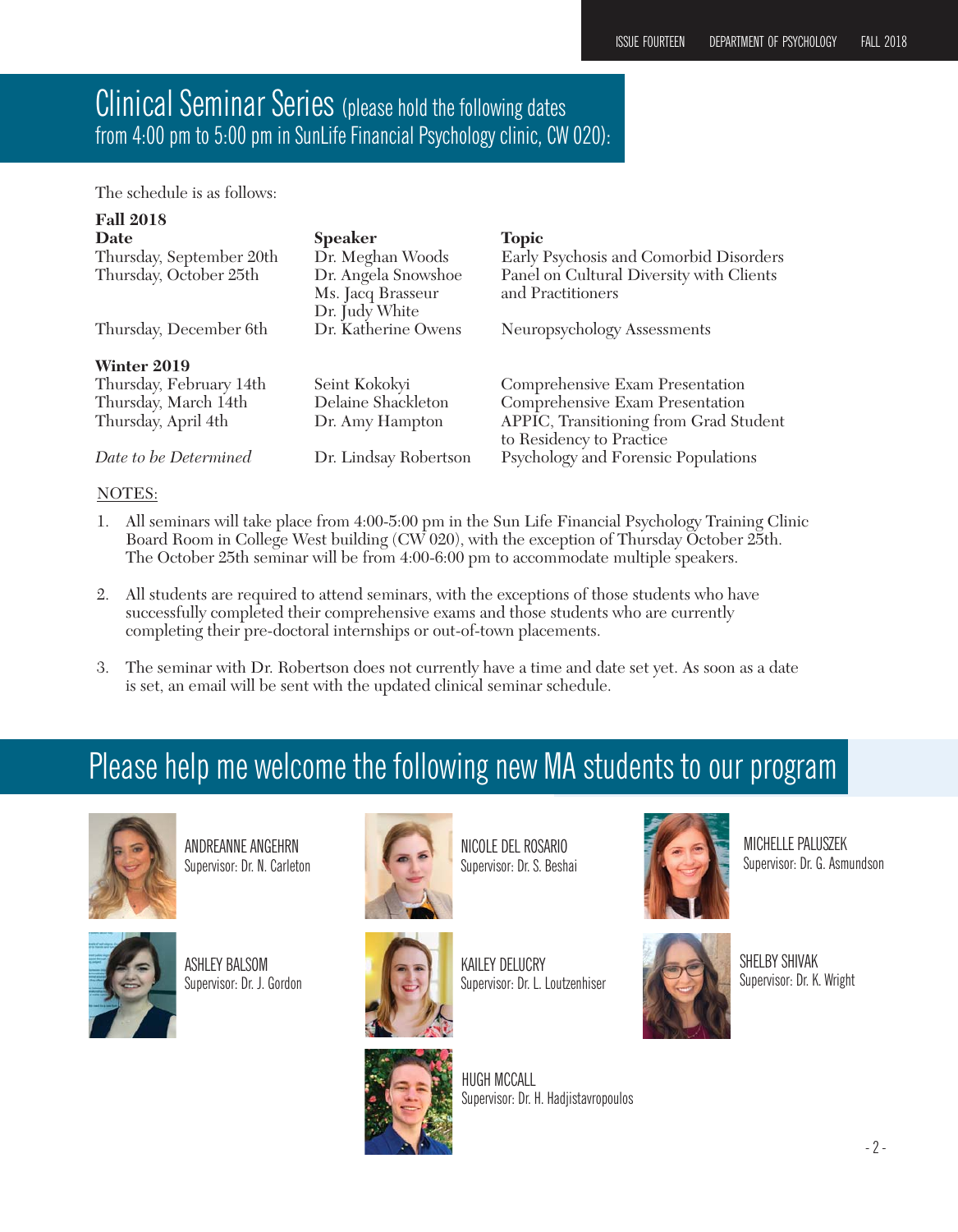### Please congratulate the following students who have defended their MA theses



CHRISTINA D'AMBROSIO Title: The Therapeutic Benefit of Expressive Writing for Posttraumatic Symptoms: A Ramdomized Controlled Trial of Emotional Moderators and Writing Modality Supervisor: Dr. G. Asmundson



KWAN TSZ (MABEL) YU Title: Cross-Cultural Examination of The Cognitive Theory of Depression Among Individuals of Chinese Supervisor: Dr. S. Beshai





#### MICHAEL EDMONDS

Title: Can Patient Characteristics At Intake Predict Patient Response To Therapist-Assisted, Transdiagnostic Internet-Delivered Cognitive Behavioural Therapy? Supervisor: Dr. H. Hadjistavropoulos



#### KELSEY VIG

Title: An Investigation of the Associations Between Intolerance of Uncertainty, Attentional Network Functioning, and Attentional Bias for Uncertainty Supervisor: Dr. G. Asmundson

### Please join me in congratulating students who recently completed the PhD program



#### DAI F DIRKSF

Dissertation title: A Randomized Non-inferiority Trial of Technician-Guided and Self-Guided Transdiagnostic Internet Delivered Cognitive Behaviour Therapy for Cancer Survivors: Making Treatment Scalable Supervisor: Dr. H. Hadjistavropoulos



#### OMEED GHANDEHARI

Dissertation title: Exploring the Relationship between Pain and Emotion Regulation in Older Adults Supervisor: Dr. T. Hadjistavropoulos



#### AMY HAMPTON Dissertation title: Contextual Influences in Decoding Pain Expressions: Effects of Patient Age, Informational Priming, aAnd Observer Characteristics Supervisor: Dr. T. Hadjistavropoulos



DANIEL LEBOUTHILLIER Dissertation title: The Efficacy of Aerobic Exercise and Resistance Training for Anxiety-Related Disorders and Constructs: A Randomized Controlled Trial Supervisor: Dr. G. Asmundson



KIRSTIF WAI KFR Dissertation title: Snap® For Schools: Impact on Internalizing Symptoms Supervisor: Dr. K. Wright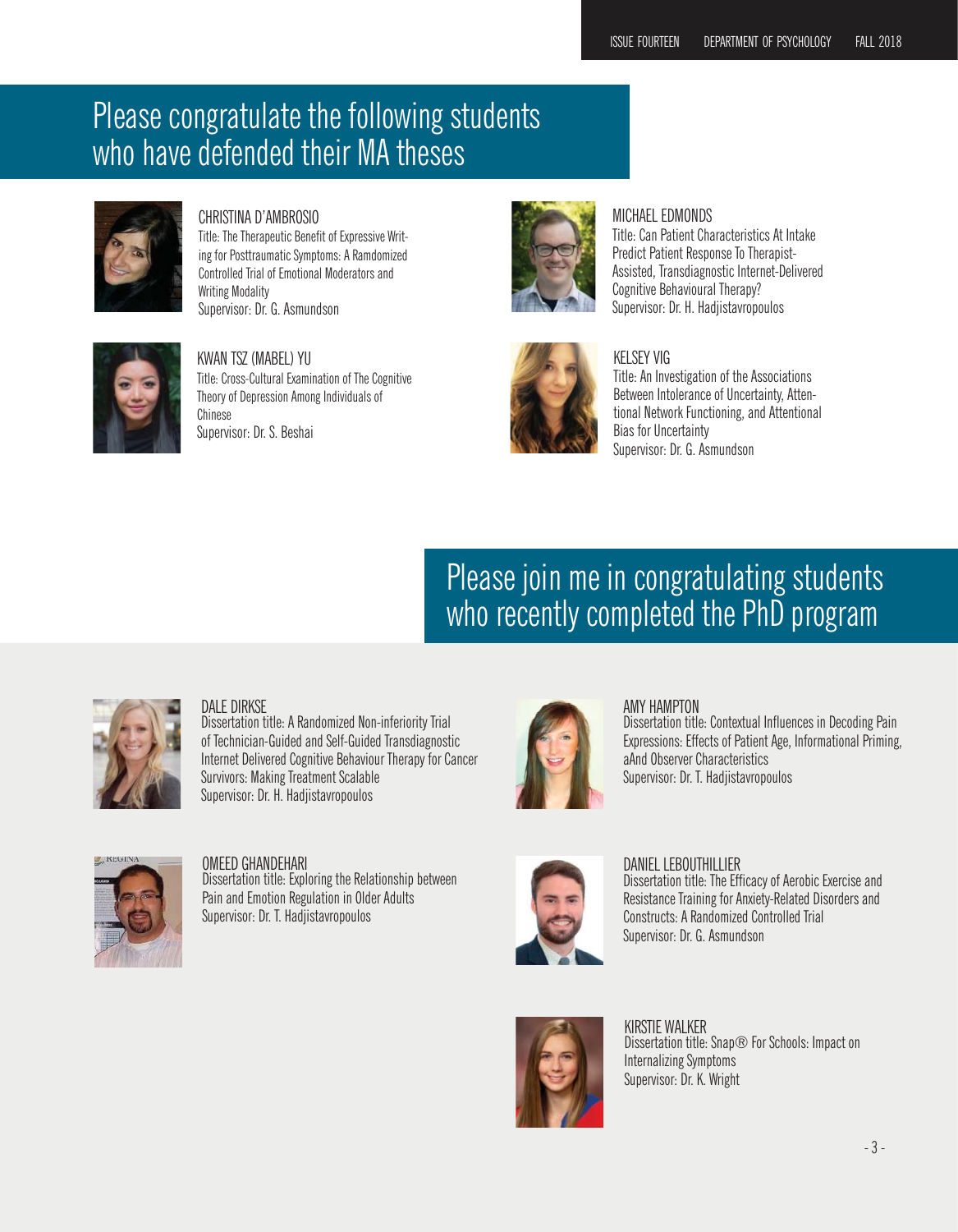### Clinical Training

As you will see below students have been very busy with clinical training this year. We are very grateful to all of the supervisors that have worked with the students and invested in the future of clinical psychology!

#### **FOUR MONTH INTERNSHIP**

The following students completed the four month internship in 2017-2018:

• Mike Edmonds – Regina Qu'Appelle Health Region, Mental Health Clinic – Supervisor: Dr. Amy Janzen-Claude, R.D.Psych.

• Stephanie Korol – Regina Qu'Appelle Health Region, Functional Rehabilitation Program – Supervisor: Dr. Tom Robinson, R.D.Psych.

• Mabel Yu –Private Practice, Mandel and Associates Ltd. – Supervisor: Dr. Allan R. Mandel, R.Psych.

• Ashley Ethier – Regina Qu'Appelle Health Region, Child and Youth Services – Supervisors: Dr. Bruce Gordon, R.D.Psych., Ms. Pamela Olson, M.A., R.Psych., Ms. Mona Flood, M.A., R.Psych.

• Emily Boughner – Saskatchewan Hospital North Battleford, North Battleford, SK – Supervisor: Dr. David Jackson, R.D.Psych.

• Kelsey Vig – Private Practice, CBI Physical Rehabilitation Centre – Supervisor: Dr. Katherine Owens, R.D.Psych.

• Julia Grummisch – Royal Ottawa Mental Health Centre, Ottawa – Supervisor: Dr. Nicola Wright, C.Psych.

**DOCTORAL CLINICAL PLACEMENTS**

The following students completed a PhD practicum in 2017-2018:

• Seint Kokokyi – Regina Qu'Appelle Health Region, Child and Youth Services – Supervisors: Dr. Bruce Gordon, R.D.Psych. & Ms. Melissa Derow, M.A., R.Psych.

• Andreea Tamaian – Regina Qu'Appelle Health Region, Functional Rehabilitation Program – Supervisor: Dr. Tom Robinson, R.D.Psych.

• Stephanie Korol – Regina Qu'Appelle Health Region, Mental Health Clinic – Supervisor: Dr. Amy Janzen-Claude, R.D.Psych.

• Julia Grummisch – Regina Qu'Appelle Health Region, Mental Health Clinic – Supervisor: Dr. Amy Janzen-Claude, R.D.Psych.

• Nichole Faller – Regina Qu'Appelle Health Region, Child and Youth Services –Supervisor: Dr. Bruce Gordon, R.D.Psych.

• Tori Owens – Regina Qu'Appelle Health Region, Mental Health Clinic – Supervisor: Dr. Amy Janzen-Claude, R.D.Psych.

• Joelle Soucy – Regina Qu'Appelle Health Region, Children's Program – Supervisor: Dr. Heather Switzer, R.D.Psych.

• Joelle Soucy – University of Regina, Counselling Services – Supervisor: Dr. Kent Klippenstine, R.D.Psych.

• Natasha Gallant – University of Regina, Counselling Services – Supervisor: Dr. Kent Klippenstine, R.D.Psych.

• Luke Schneider – University of Regina, Counselling Services – Supervisor: Dr. Kent Klippenstine, R.D.Psych.

• Delaine Ammaturo – University of Regina, Counselling Services – Supervisor: Dr. Kent Klippenstine, R.D.Psych.

• Emily Boughner – University of Regina, Counselling Services – Supervisor: Dr. Kent Klippenstine, R.D.Psych.

• Kat Mazenc – University of Regina, Sun Life Financial Psychology Training Clinic – Supervisor: Dr. Bridget Klest, R.D.Psych.

• Erin Browne – University of Regina, Sun Life Financial Psychology Training Clinic – Supervisor: Dr. Bridget Klest, R.D.Psych.

• Natasha Gallant – University of Regina, Sun Life Financial Psychology Training Clinic – Supervisor: Dr. Heather Hadjistavropoulos, R.D.Psych.

• Julia Mason – University of Regina, Sun Life Financial Psychology Training Clinic – Supervisor: Dr. Heather Hadjistavropoulos, R.D.Psych.

## Congratulations to all students who held external funding this year

- Natasha Gallant won an Alzheimer Society of Canada scholarship
- CIHR Shelby Shivak, Michelle Palaszek, Joelle Soucy
- SSHRC Adam Iskric, Hannah Anstey, Hugh McCall, Mabel Yu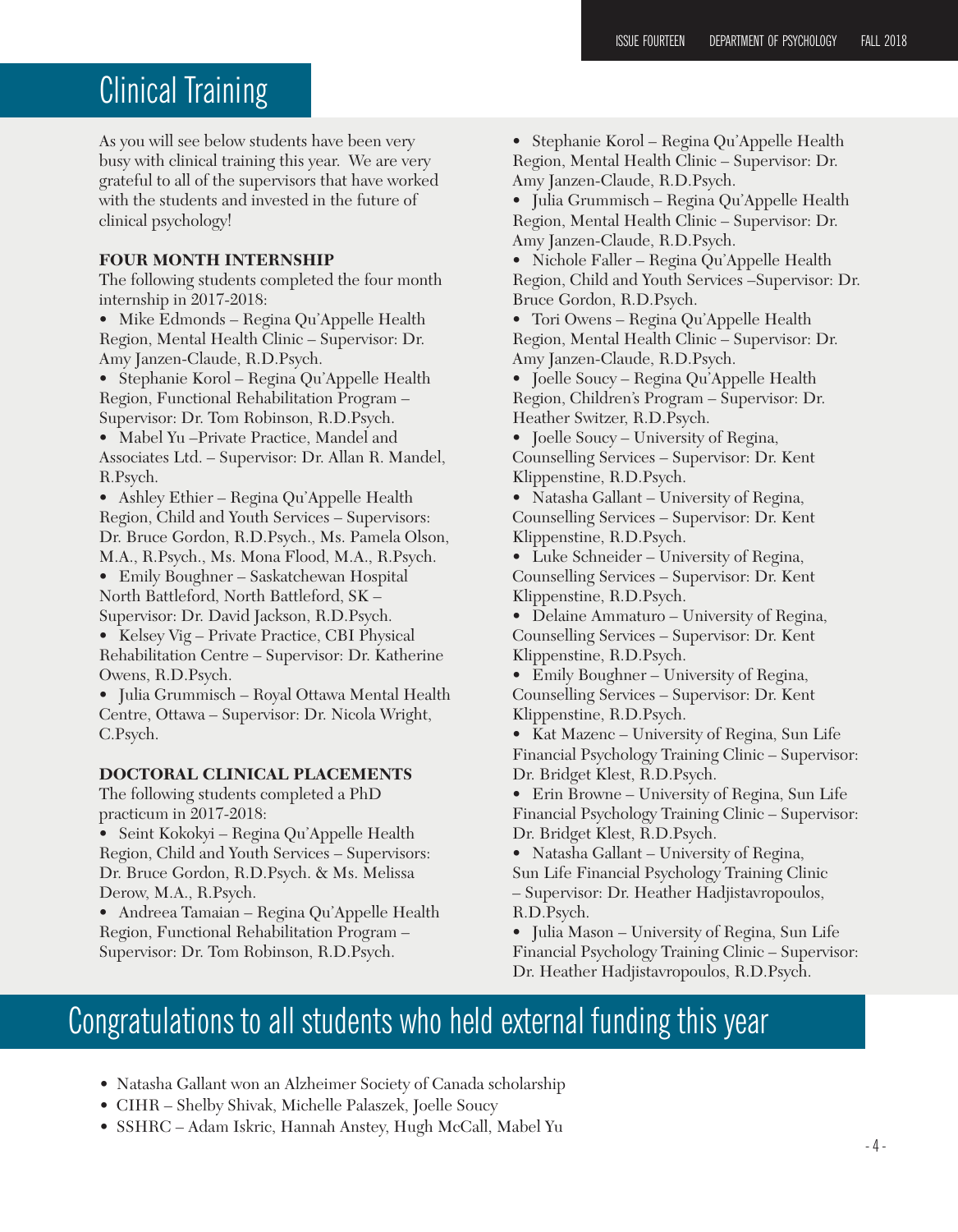### Predoctoral Residency Completion

I am pleased to report that the following students will have completed the predoctoral residency this year:

- Dale Dirkse University of Manitoba Clinical Psychology Residency, Clinical Health Psychology, Winnipeg, Manitoba
- Sophie Duranceau, Royal Ottawa Mental Health Centre, Ottawa, Ontario
- Amy Hampton, The Ottawa Hospital, Ottawa, Ontario
- Daniel LeBouthilier, Nova Scotia Capital District Mental Health Internship, Halifax, Nova Scotia
- Kirstie Walker, Regina Qu'Appelle Health Region, Regina, Saskatchewan

### Please wish the following students well as they move on to complete the predoctoral residency in 2018-2019:

- Sarah Reiser, University of Manitoba Clinic-Health
- Luke Schneider, Nova Scotia Health Authority Annapolis Valley
- Andreea Tamaian, University of Ottawa, Ctr for Psychological Service
- Michelle Teale Sapach, Royal Ottawa Health Care Group
- Audur Thorisdottir, Saskatoon Health Region

## 2018 Fall Psychology Reception

Please join us on Wednesday, October 24th, 2018 for our annual Psychology Fall Reception to recognize the contributions of our students, supervisors, faculty and staff.

Date: Wednesday, October 24, 2018

Colloquium: 4:15 p.m.

.

Award Presentations: 5:15 - 5:30 p.m.

Reception: 5:30 - 6:30 p.m.

Location: College West (CW 215) Reception University of Regina, Main Campus

#### *All are welcome.*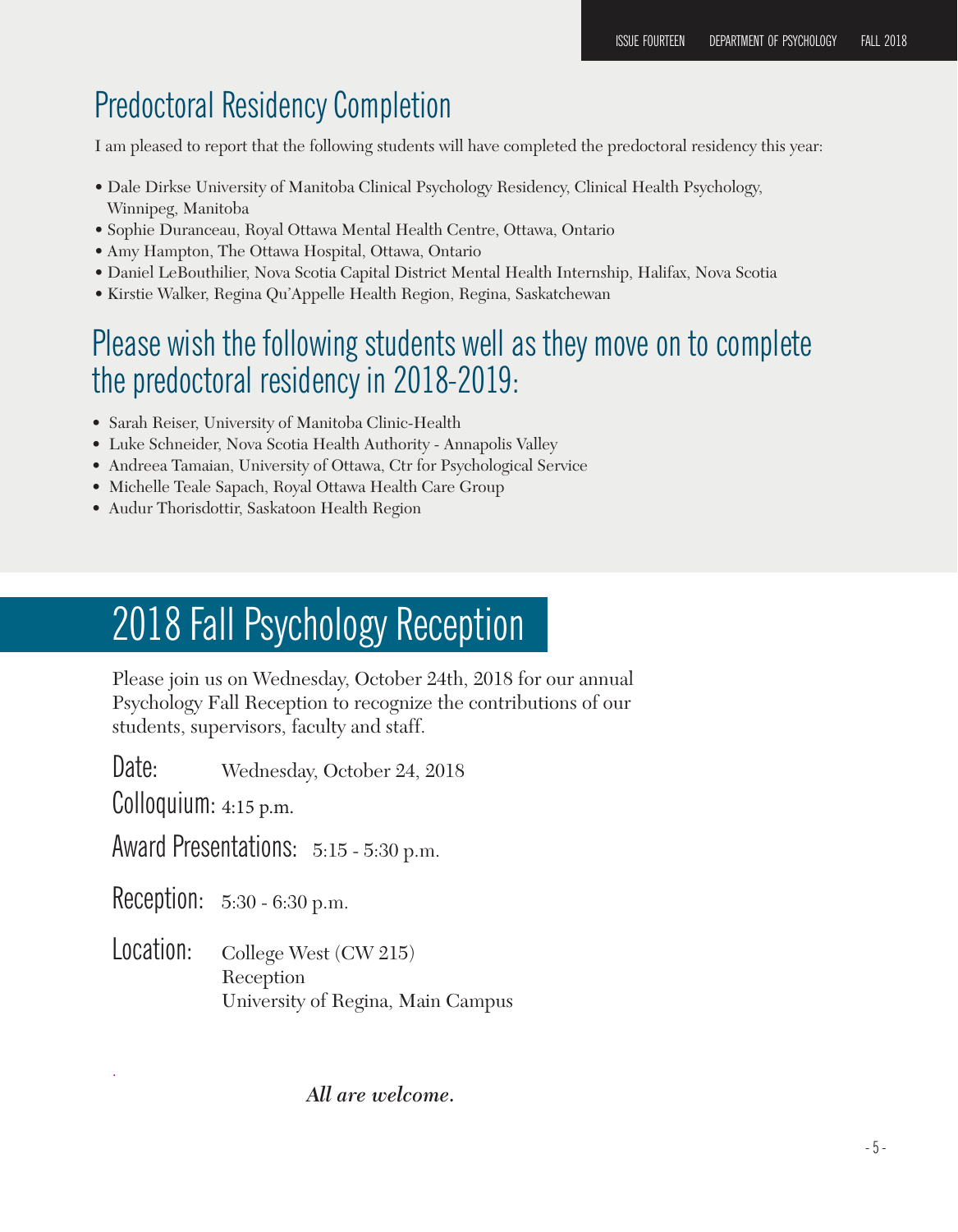### Message from the PGSA

Welcome to the 2018/2019 academic year! The Psychology Graduate Students Association (PGSA) would particularly like to extend a warm welcome to all incoming Clinical Psychology and Experimental & Applied Psychology students.

The PGSA represents all psychology graduate students at the University of Regina. Our primary objective is to facilitate opportunities for students to contribute to and maximize their educational experiences within the program, the department, and the greater University of Regina community. Our goals for the upcoming academic year include:

- Providing relevant information and support to all psychology graduate students
- Recognizing students' desires to be actively involved in their professional development
- Fostering communication and cooperation between our members and undergraduate psychology students, the department, the University of Regina, and organizations in the Regina community
- Promoting the goals and beliefs of all psychology graduate students

The PGSA is happy to report another year full of campus and community involvement. Several PGSA members volunteered to take part in committees and initiatives that are integral to the operation of the Faculty of Graduate Studies and Research and the University of Regina. The PGSA continues to run an undergraduate psychology mentorship program to assist junior students with their academic goals. We also organized a mindfulness workshop and a psychology-themed trivia night, both open to members of the community. The PGSA Spirit Award, awarded annually to a PGSA member who demonstrates exemplary dedication and service to the PGSA, was awarded to Tansi Summerfield.

We are already planning several exciting events for the upcoming academic year, and we hope to see you there! Information about these events can be found on our Facebook page at https://www.facebook.com/ groups/295924587128711/.

In April, the 2018/2019 PGSA executive was elected. We are pleased to welcome the following executive members:

President: Kelsey Vig Department & Curriculum Rep: Victoria Owens Clinical Committee Rep: Nichole Faller EAP Rep: Chet Hembroff Union Steward: Hannah Anstey GSA Rep: Hilary Power Social Rep: Tansi Summerfiled External Relations: Rhonda Stopyn Webmaster Rep: Michael Edmonds CPA Rep: Julia Grummishch APA Representative: Stephanie Korol Faculty Liaison: Jeff Loucks

The PGSA would like to congratulate our graduating members who will be taking part in their residency year in 2018/2019. We wish you the best of luck in your future endeavours and thank you for your contributions to the Department of Psychology and the University of Regina.

Finally, we would like to thank the department and the university for a wonderful year, and we look forward to seeing everybody at our first Fall meeting and social event!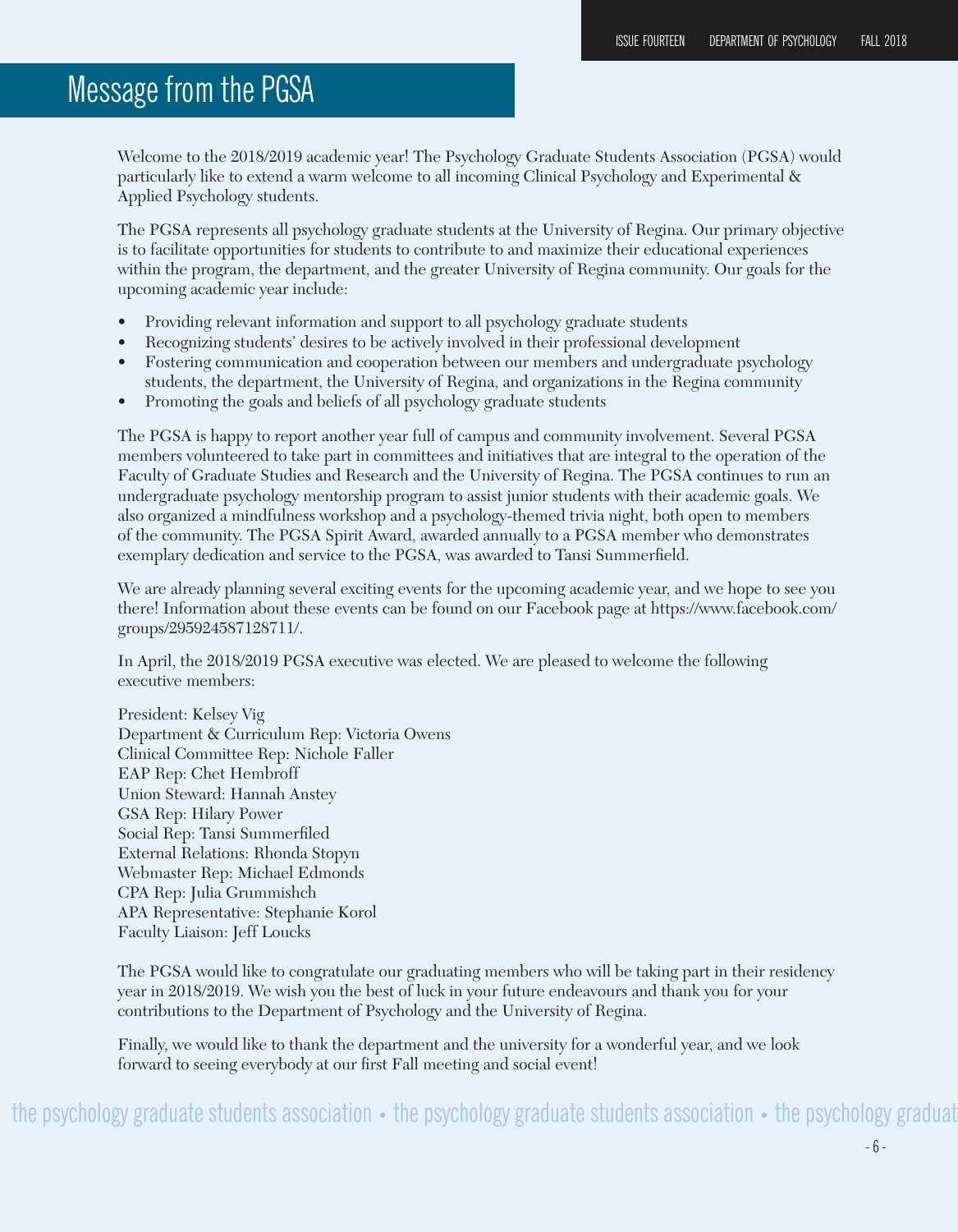### Farewell to Long time faculty members



#### **Dr. Mary Hampton**

Mary came to Luther College in 1992, so she has been here for 26 years. She previously taught at the University of Alaska-Fairbanks. Mary graduated from Harvard University, and I remember in her job talk that she kept on casually mentioning someone named Fred. It

turns out that she was referring to B.F. Skinner, one of her professors from Harvard and one of the most eminent psychologists in our field.

Mary made numerous significant contributions to our department and supervised more than her fair share of both honours and graduate students over the years. It should be noted that such supervision was not really part of her job requirements at Luther. Mary also made significant contributions in research, both in terms of introducing many of our students to qualitative research methods and her areas of

Bill just retired and has been at the University since 1995 (serving 23 years). He also happened to arrive at the University on the same day as Thomas Hadjistavropoulos, but I do not know if this is a good thing or a bad thing? Bill served as department

head for two terms and survived.

expertise, including: Intimate Partner Violence (IPV), End-of-Life Care in First Nations, and Sexual Health, among others. She was PI on a \$1 million SSHRC-CURA grant to investigate IPV, and held numerous other grants. I would characterize Mary's research as being highly collaborative and she formed numerous research partnerships with others. Mary also taught very popular courses for us in the Psychology of Women, Cross-Cultural Psychology, Humanistic Psychology, Developmental Psychology, Abnormal Psychology, Introductory Psychology, Ethics, and Community Studies. Her outstanding contributions to teaching and community service were recognized by being the inaugural recipient of the University of Regina President's Chair for Academic Excellence in Scholarly Teaching and Community Outreach.

#### **Dr. William Smythe**

become a die-hard Riders fan since coming to Regina.

Bill taught courses for us in qualitative research methods, history, and systems of psychology. In collaboration with his colleagues, Bill has edited three

academic books. He had 39 articles published in peer-reviewed journals and 16 articles published in edited books, among several other publications. On his retirement, Bill was unanimously nominated by the department and promoted to the rank of Professor Emeritus.



Welcome to our new addition in psychology

When Bill first came here, we teased him a lot about his Mac computer. Now almost everyone in the Psychology department has a Mac. Bill is an avid reader, both for pleasure as well as for work. He likes listening to soothing and relaxing music, like ocean waves and whale songs. Bill and his family have



Meet the newest addition to our family, Mila Kathleen Grodinsky. She was born on July 30th at 5:58 p.m., 7 lbs 14 oz.

Dr. Jennifer Gordon will be taking some time away to care for their bundle of joy.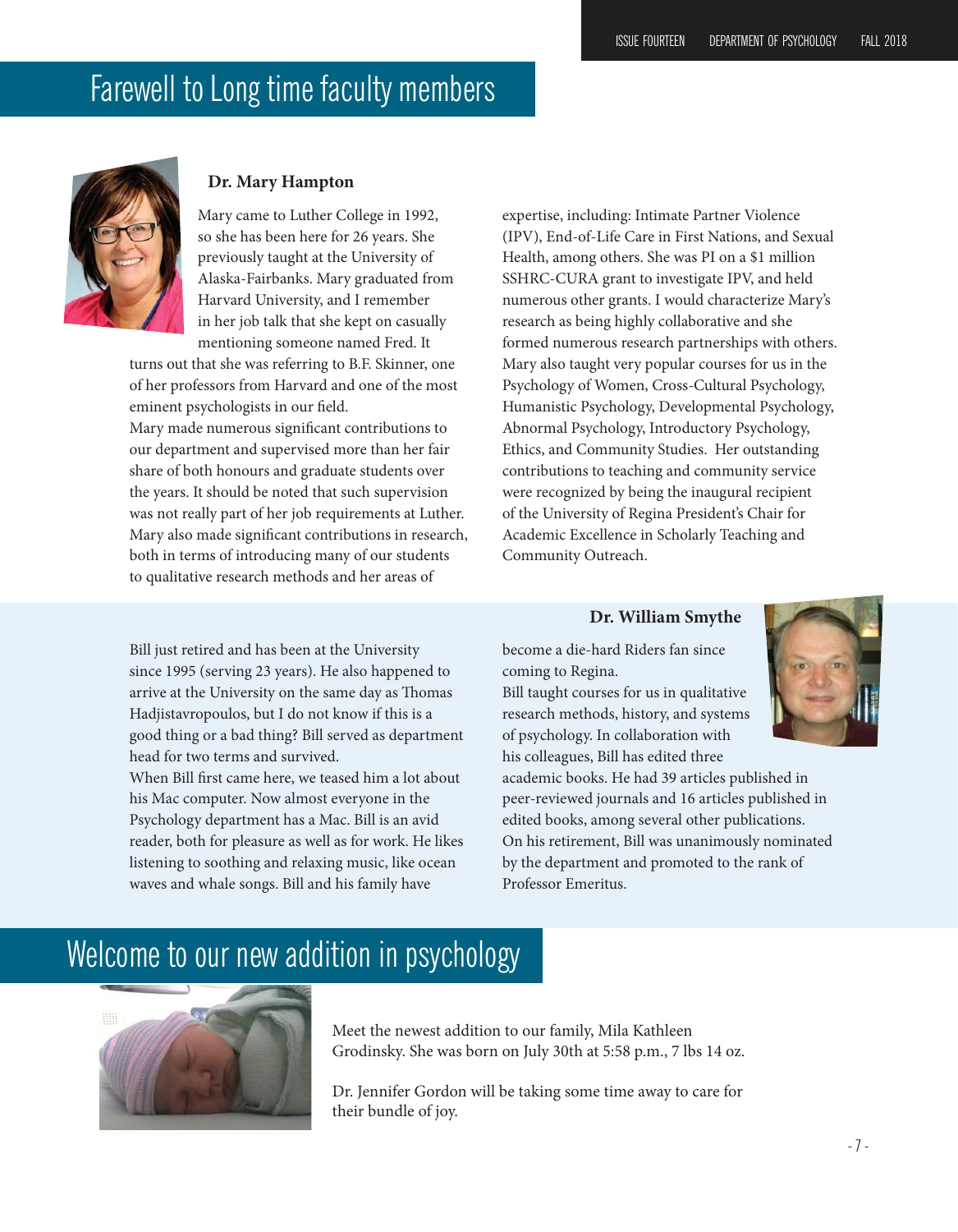### Faculty News



Dr Gordon J G Asmundson is the Editor-in-Chief of the Clinical Psychology Review, Editorin-Chief of the Journal of Anxiety Disorders, and leads the Anxiety and Illness Behaviours Lab. Recent research efforts of his team have helped to better understand the association between posttraumatic stress disorder and chronic pain and develop innovative treatments for people who experience these conditions together. Current research efforts, supported by an operating grant from the Canadian Institutes of Health Research (2013-2018), are focused on evaluating the efficacy of and understanding mechanisms underlying aerobic exercise as an adjuvant and stand alone treatment for posttraumatic stress disorder and other anxiety-related disorders.

Dr. Shadi Beshai is an Assistant Professor of Psychology. His research program is focused broadly on personalized psychotherapy for adult depression. Specifically, Dr. Beshai has published several articles on the adaptation and dissemination of cognitive-behavioral therapies (traditional and third wave) at home and aboard, and on examining socio-cognitive mechanisms (e.g., mindfulness; self-compassion; socio-emotional comparisons) of acute and recurrent depression. Dr. Beshai is the recipient of several prestigious awards, scholarships, and grants from institutions such as the Canadian Psychological Association, Social Sciences and Humanities Research Council of Canada, Canadian Institute of Health Research, and the Saskatchewan Health Research Foundation.





Dr. Carleton has received several prestigious awards, including a 5-year Canadian Institutes of Health Research New Investigator Salary Award, and operating grants. He is currently serving as the Scientific Director for the Canadian Institute for Public Safety Research and Treatment. Dr. Carleton is actively involved in clinical and experimental research, with his interests including the biopsychosocial measurement, assessment, and treatments of trauma, anxiety, and somatic disorders, focusing on transdiagnostics, fundamental cognitions (i.e., lower-order factors such as intolerance of uncertainty), and shared emergent properties (i.e., higher-order factors such as extraversion). He is the principal investigator on the massive Longitudinal Study of Operational Stress Injuries (OSIs) for the Royal Canadian Mounted Police.

Dr. Jennifer Gordon was recently named a Tier II CIHR Canada Research Chair of Women's Mental Health and has received funding from the Canada Foundation for Innovation to establish the Women's Mental Health Research Unit at the U of R. She was also recently awarded a Saskatchewan Health Research Foundation (SHRF) Patient-Oriented Research Leader Award to study women's experience of infertility in the province. She currently leads a SHRF-funded project testing the efficacy of mindfulnessbased stress reduction for the prevention of perimenopausal depression and supervises her students as they study a range of topics related to women's mental health, including postpartum depression, cognitive difficulties in the menopause transition, and menstrual cycle effects on addictive behaviour.





Dr. Heather Hadjistavropoulos continues her research on Online Cognitive Behaviour Therapy (Online-CBT) for depression and anxiety. She has been working on her grants and contracts from the Canadian Institutes of Health Research (valued at \$971,552) and Saskatchewan Ministry of Health (valued at \$556,000). This research involves seeking strategies to continually improve the delivery of Online-CBT to meet the diverse needs of individuals who have depression and anxiety. As of May 2017, more than 3000 patients have received Online-CBT in Saskatchewan. In the past year, Dr. Hadjistavropoulos was named one of 150 leading Canadians for Mental Health by the

Centre for Addiction and Mental Health. She presented her research at the International Society for Research on Internet Interventions in Berlin in October 2017 and published her research in a variety of journals, including BMC Psychiatry, Canadian Journal of Pain, Clinical Psychology and Psychotherapy, Cognitive Behaviour Therapy, Internet Interventions, Journal of Anxiety Disorders, Journal of Behavior Therapy and Experimental Psychology Research, Journal of Cancer Survivorship, Pain and Psycho-oncology. Dr. Hadjistavropoulos serves on the Collaborative for e-Mental Health of the Mental Health Commission of Canada and the CADTH Health Technology Expert Review Panel.  $\overline{\phantom{a}}$  - 8 -